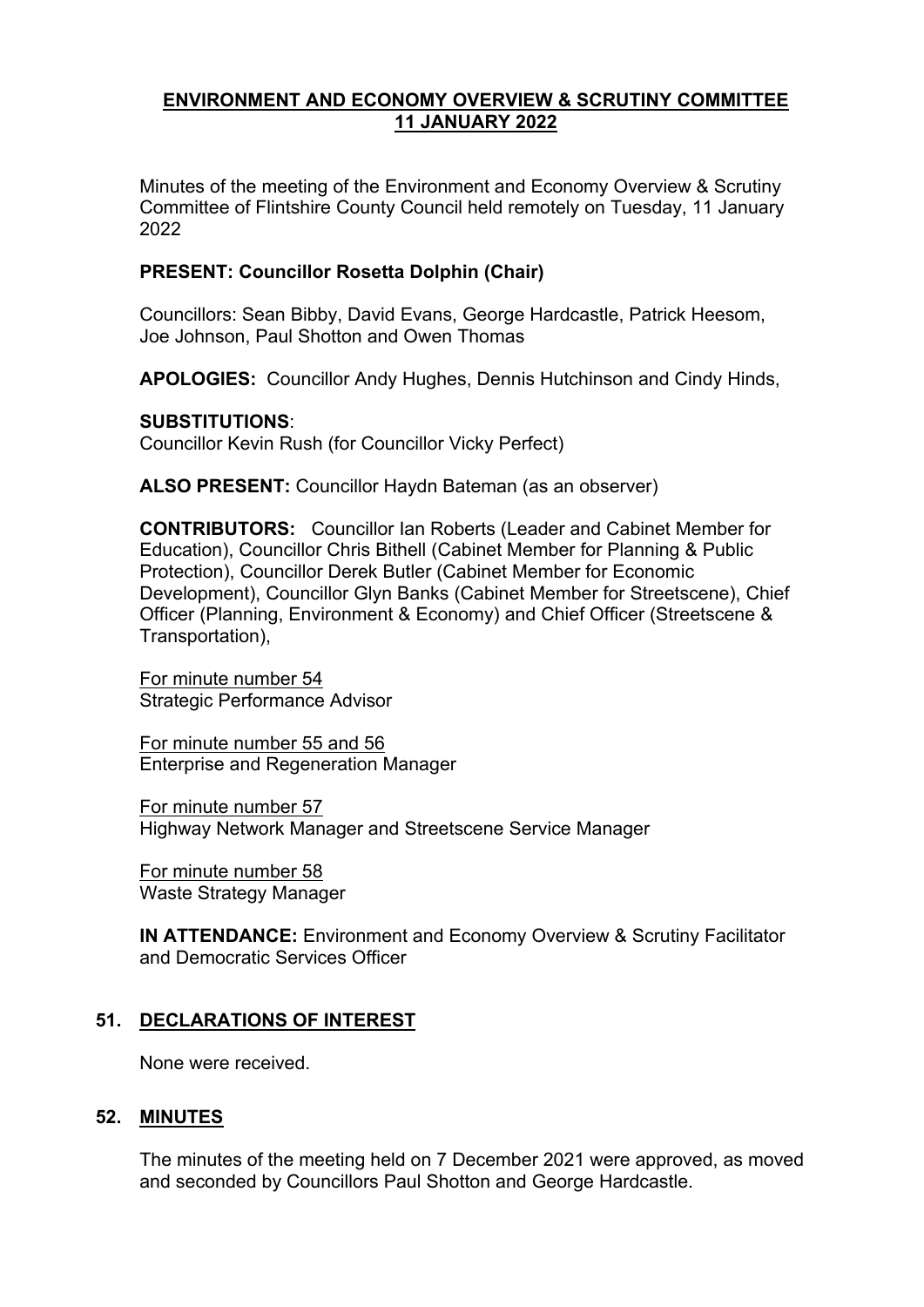# **RESOLVED:**

That the minutes be approved as a correct record.

## **53. FORWARD WORK PROGRAMME AND ACTION TRACKING**

The Overview & Scrutiny Facilitator presented the latest Forward Work Programme for consideration and highlighted the items being considered at the 8<sup>th</sup> February meeting. She then referred to the 5<sup>th</sup> July meeting confirming that the Standard Landfill Site item, as requested by Councillor Hutchinson, would be considered at that meeting. Moving to the Action Tracking report the Overview & Scrutiny Facilitator provided an update on the completed actions and those which were still ongoing.

Councillor Owen Thomas asked for an update on the litter problems from food outlets. In response the Chief Officer (Streetscene and Transportation) confirmed that there was continued lobbying of Welsh Government (WG) for a change in the legislation. She confirmed that when the Area Coordinators were made aware of local issues they visited these local premises to speak to them.

The Cabinet Member for Streetscene shared the concerns of Councillor Thomas and referred to a notice of motion submitted to WG a number of years ago. This highlighted the same issues with suggestions that the wrappings were tagged in some way to identify them. Unfortunately changes in the legislation had to be made by WG to enable enforcement to be carried out by the Council. The fast food outlets were aware of the issues but were not taking steps to mitigate the impacts of the litter. The Council was having to deal with that.

In response to a question from Councillor George Hardcastle on funding for dropped crossings, the Chief Officer (Streetscene & Transportation) confirmed that a report on this would be presented to committee in February. There was no allocated funding for this however requests were made to WG via the Active Travel fund, but resources were limited.

The recommendations were moved and seconded by Councillors Paul Shotton and Joe Johnson

## **RESOLVED:**

- (a) That the Forward Work Programme, as amended, be noted;
- (b) That the Facilitator, in consultation with the Chair of the Committee, be authorised to vary the Forward Work Programme between meetings, as the need arises; and
- (c) That the progress made in completing the outstanding actions be noted.

## **54**. **COUNCIL PLAN 2022-23**

The Strategic Performance Advisor presented the Draft Council Plan for 2022-23 which highlighted the key priorities of the Council for the year. The themes and priorities remained the same but a review of all the actions and tasks has taken place following the Council's response to the Pandemic and Recovery.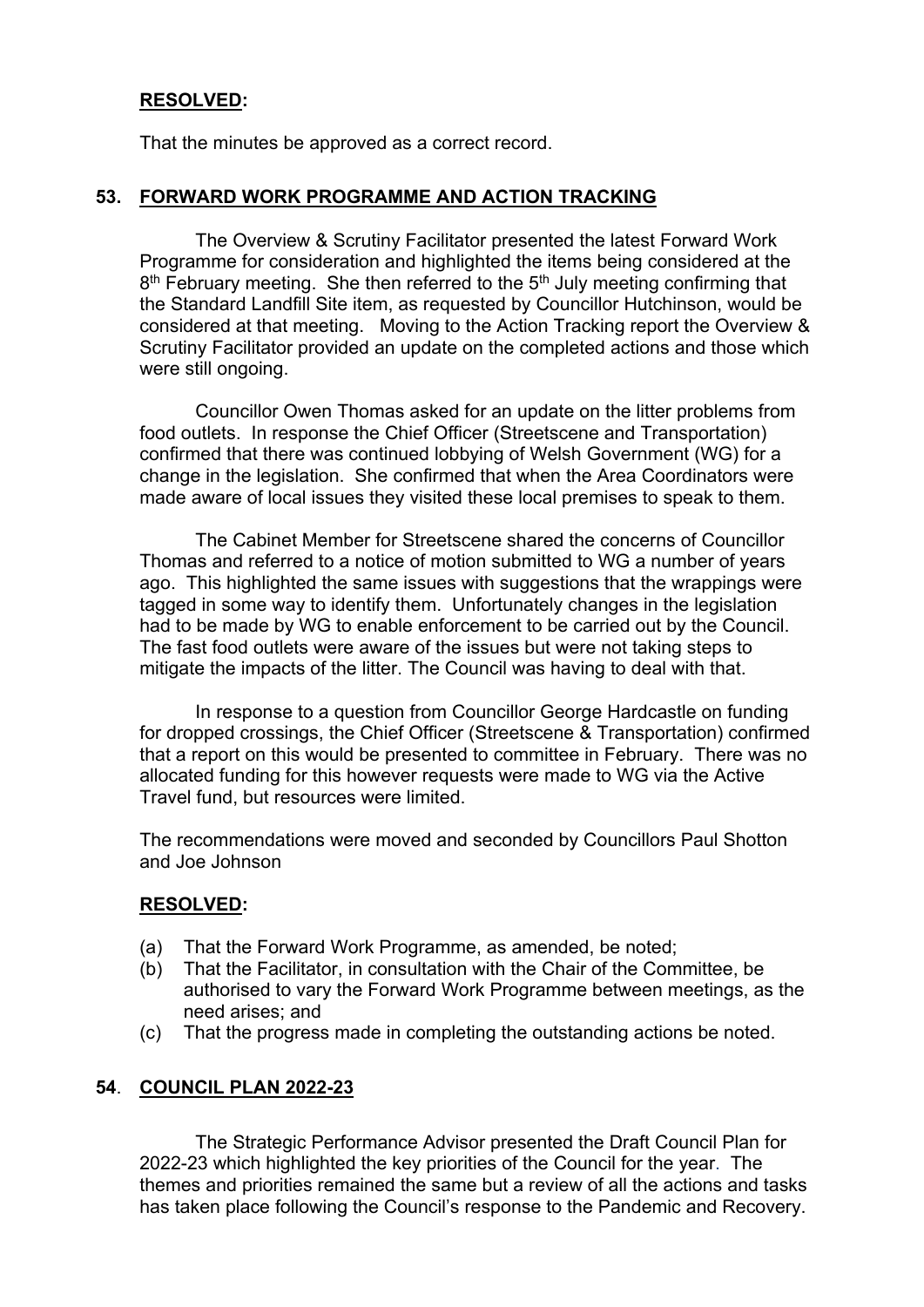The 2022/23 draft Council Plan has been agreed by Cabinet and was now being circulated for consultation to all Overview & Scrutiny Committees by early February. Following the Elections in May there would be opportunities for new members of the Council to view and contribute to the plan in June. The Strategic Performance Advisor would then consolidate all feedback prior to the final plan being presented to Cabinet and Council in July

The recommendations were moved and seconded by Councillors Owen Thomas and Joe Johnson.

### **RESOLVED:**

That feedback be noted on the refreshed content of the themes for the Draft Council Plan 2022-23 prior to sharing with Cabinet in June 2022.

#### **55. LEVELLING UP FUND – ROUND TWO**

The Chief Officer (Planning, Environment & Economy) introduced the report which highlighted the Round Two Levelling Up for capital projects and the ongoing work involved prior to submission in the spring. This was being presented to Cabinet next week and comments from this committee would be fed into that report.

The Enterprise and Regeneration Manager provided background to the Capital Programme which was announced in 2021, running until 2024, and was part of the UK Government's Levelling Up agenda. The Council was able to bid three times for strategic transport projects and regeneration programmes in the Alyn & Deeside and Delyn constituencies. All councils were able to bid with successful Councils required to provide a minimum of 10% match funding. The Enterprise and Regeneration Manager reported on the unsuccessful bid last year, the priorities and concerns around the timescale for completion of the bids, which was unclear at the current time. He provided information on the bid strategies focusing on the coastal communities in Flintshire which included the legacy of former heavy industry, improving employment sites, reducing crime and antisocial behaviour and safeguarding important heritage sites. It was hoped that these bids would help to retain employers, bring heritage assets back into use and encourage local people and visitors to visit the coastal area.

He then provided information on the 4 market failures addressed in the bids following:-

- Under investment in building stock with many at the end of the shelf life
- $\bullet$  Heritage many sites were in decline
- Connah's Quay docks
- Coastline need to ensure it's valued with connection issues addressed

The Enterprise and Regeneration Manager confirmed the proposals were at the development stage with more work required. Information was provided on the proposals for Delyn, Flint Castle Park and Greenfield Business Park, which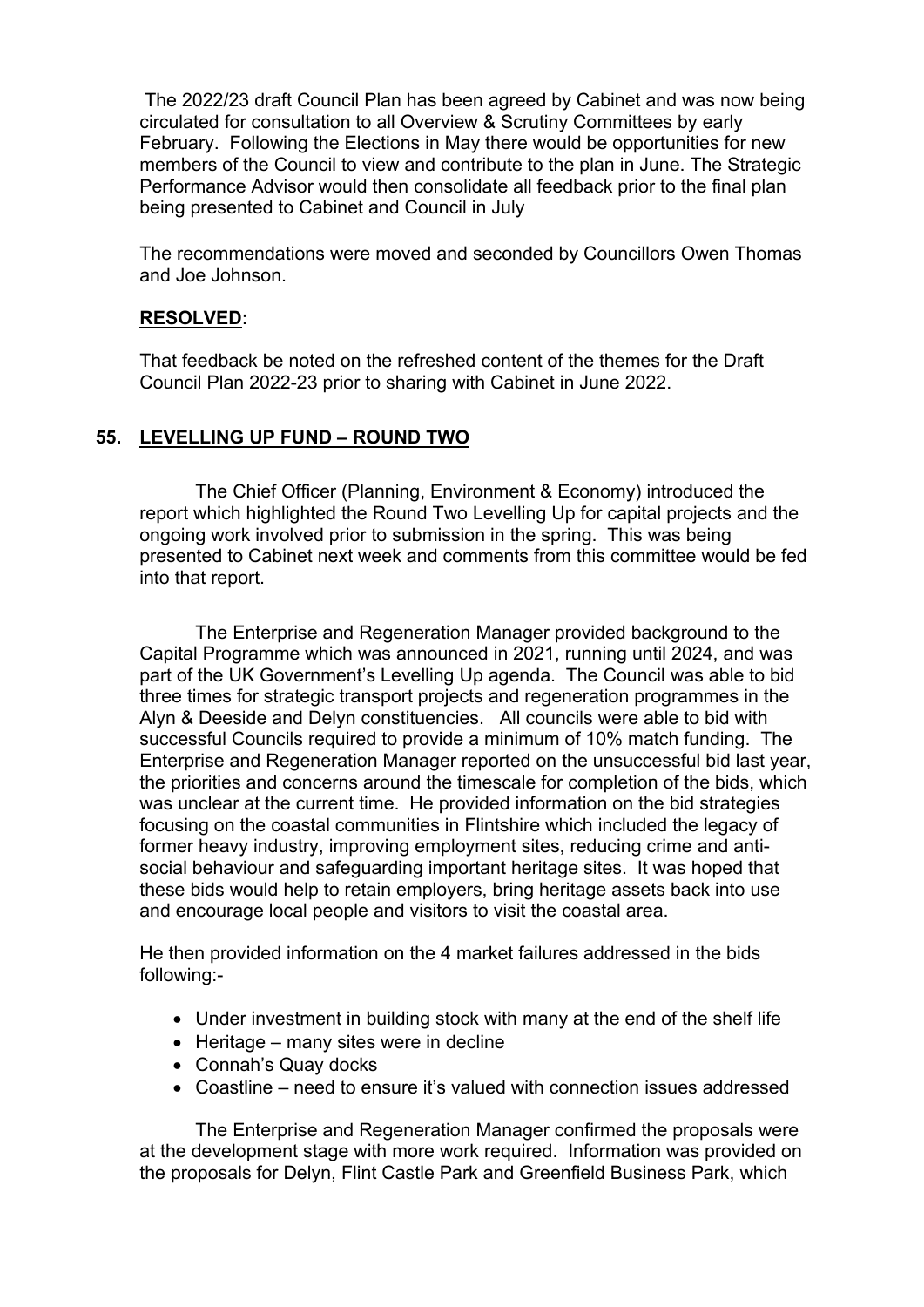were using former heavy industry buildings. These were owned by the Council and the proposals could safeguard the jobs on these sites.

Moving onto Alyn & Deeside, the Enterprise and Regeneration Manager outlined the proposals for Connah's Quay docks, the business park and also tackling the issues of crime and anti-social behaviour. The proposals for the Clock Tower in Shotton and modernisation of the business units, utilising the business property grant scheme, were explained. Improved access to the whole area would be considered to encourage visitors. The timeline for the bids, how they would be assessed, shortlisted for submission whilst ensuring they were robust and deliverable, was also explained. The report would be presented to Cabinet next week with the Chief Officer and Cabinet Member moving this forward with delegated authority to amend the bid to meet UK Government requirements.

Councillor Paul Shotton said the Levelling up Fund was an opportunity to improve the heritage at Connah's Quay Docks and bring it back into use. The availability of business grants, improvements to the former steelworks and John Summers buildings would be beneficial for whole area. His concerns were around the short time frame to 2024.

Councillor Joe Johnson referred to Greenfield and asked if this provided new units or renovation of the old ones. He also asked if there was a waiting list for these units. In response the Enterprise and Regeneration Manager commented that assessment work was ongoing but that some were beyond repair. This was at an early stage with meetings being held with the tenants to discuss options and to support these businesses. If the funding was available some units would be demolished and rebuilt. There was a real demand and there would be no difficulties in letting them.

Councillor Sean Bibby commented that there was such fantastic potential for the whole coastline which was under-utilised. Referring to the anti-social behaviour and drug dealing problems, he paid tribute to the hard work the agencies and Police had undertaken to mitigate them. He fully supported all the areas covered in these bids.

Councillor Patrick Heesom asked to whom more detailed representations should be made. In response, the Chief Officer (Planning, Environment & Economy) asked that all comments be submitted in writing to the Enterprise and Regeneration Manager prior to Cabinet next Tuesday.

The Cabinet Member for Economic Development had concerns about the timescales and success rate saying all bids had to be watertight. He was optimistic and said linking constituencies with opportunities to promote coastal heritage would provide a tangible direction of travel towards 2024.

The Chair said that the business park at Greenfield was in need of investment as it was in one of the most deprived areas in Flintshire. She added that the Greenfield Valley Heritage Park (MF2) in the report was part of the plan for Holywell Town Council.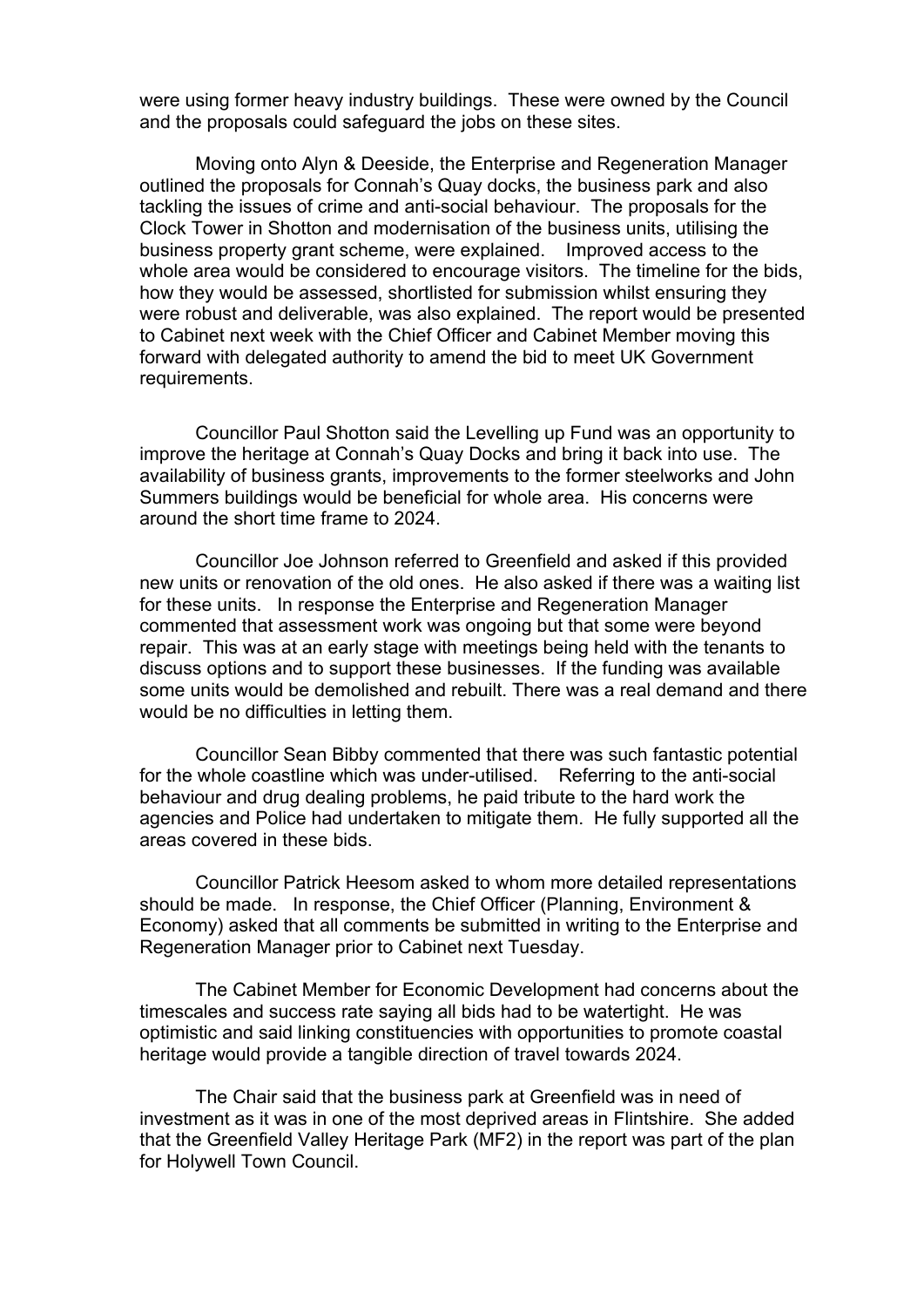The recommendations were moved and seconded by Councillors Paul Shotton and Sean Bibby

#### **RESOLVED:**

Members reviewed and discussed the proposed approach to developing proposals to be submitted to round two of the UK Government Levelling Up Fund.

#### **56**. **FLINTSHIRE ECONOMY UPDATE**

The Chief Officer (Planning, Environment & Economy) introduced the report which looked at the challenges faced following the Covid Pandemic and Brexit and was an evidence based assessment of the current position of the economy in Flintshire. The report set out the Council's position nationally and locally and the implications for businesses.

The Enterprise and Regeneration Manager explained the economy was in a state of transition following Brexit and the Pandemic with Flintshire at this point in time remaining strong and closer to the UK average in terms of competitiveness. The Office of National Statistics (ONS) data outlined the challenges faced by businesses with some closing or reducing their ability to trade with reduced turnover and confidence. The challenges around importing and exporting post Brexit continued.

The Enterprise and Regeneration Manager reported on the work of the Regional Skills Partnership and highlighted the key points. There had been fewer job loses than feared with unemployment rising last year but reducing this year. There seemed to be a mismatch between the aspirations of young people and the labour market and information was provided on the job opportunities which were not being filled. 81% of Businesses had faced recruitment challenges and further work was required by the Regional Skills Partnership and the Council to help to address that. Low business confidence had impacted investment and recovery with every sector struggling to recruit with care, construction, and tourism & hospitality finding it exceptionally difficult. Work was ongoing to assist these businesses to recruit. Another issue to highlight was that businesses were finding it difficult to find suitable available premises and work was ongoing to address that.

The Enterprise & Regeneration Manager referred to business rates and provided information on the vacancies across Flintshire which highlighted that some sectors were at higher risk than others. The Enterprise & Regeneration Manager reported on the responses regionally by WG and the North Wales Economic Ambition Board to provide emergency funding for Town Centres and the hospitality industry. Information on the work of the Mersey Dee Alliance and the Council's Economic Recovery Group was also provided together with funding streams available for the Council. An update on the Town Centre entrepreneurships loan pilot was also given.

Councillor Owen Thomas felt that farmers were doing well saying there was a big demand for their produce, especially Welsh lamb. There had been too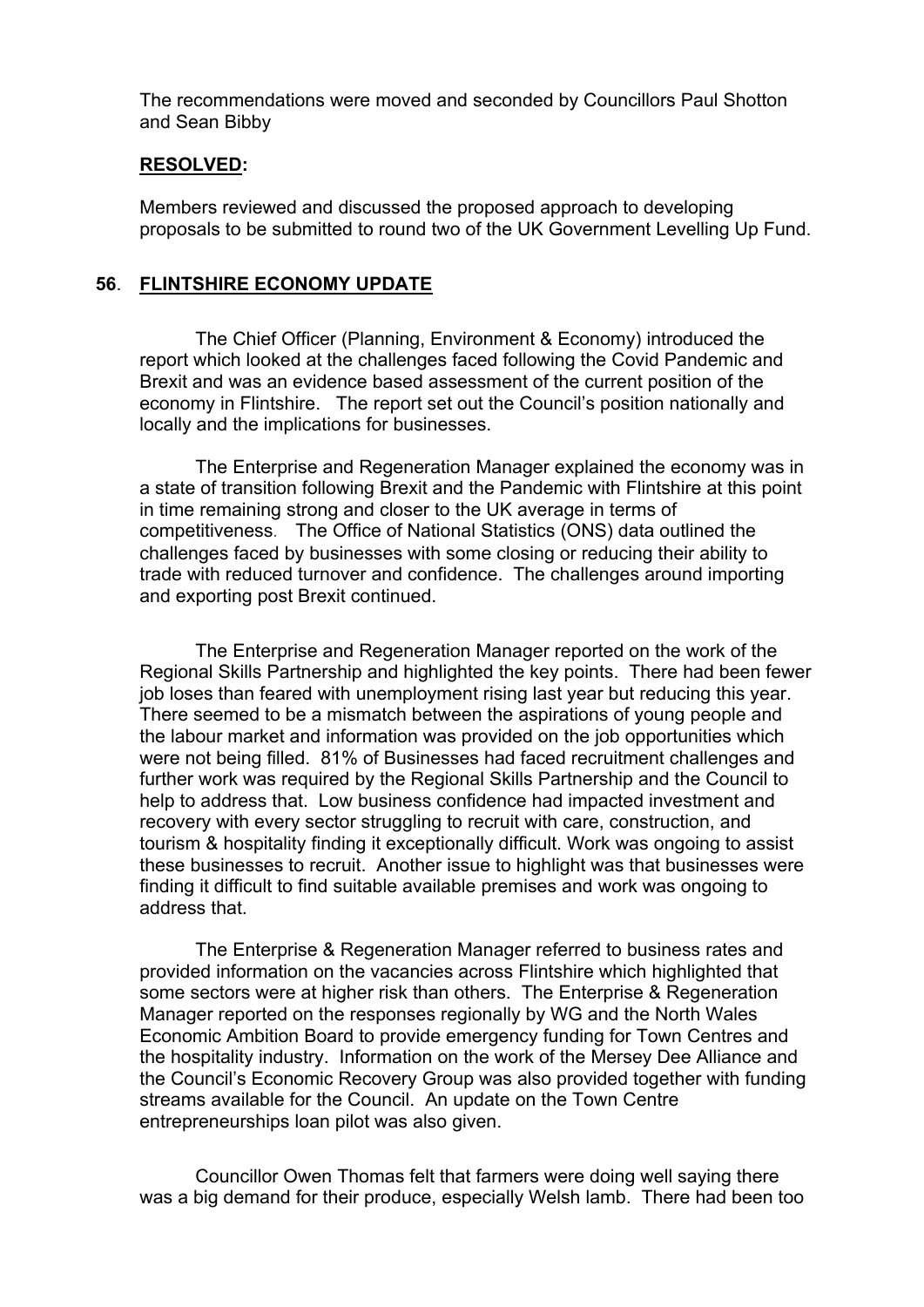much focus on Brexit and that it was time to move forward. He said that this year would be positive especially with the town centre shops starting to fill up.

The Cabinet Member for Economic Development said the situation was positive and that there were positive signs in our town centres. Farmers were saying how awful Brexit had been with Fishermen unable to sell to the Continent because of the bureaucracy. The issues regarding skills, supplies and austerity were present prior to Covid. He was that proud Flintshire was in this position, but said the full impacts of Brexit would not be seen for a few years yet.

The Chair was confused with the figures stating unemployment was up but recruitment down and sought clarification. In response the Enterprise and Regeneration Manager said the picture was different sector by sector. Staff were leaving sectors and moving to other jobs, taking early retirement and there was less use of European labour.

The recommendations were moved and seconded by Councillors Sean Bibby and Joe Johnson.

#### **RESOLVED:**

That the contents and conclusions of the report were considered and supported.

#### **57. REVIEW OF GRASS CUTTING**

The report was presented by the Chief Officer (Streetscene and Transportation). She introduced Neil Cox, the new Streetscene Service Manager to the committee.

It was good practice to review our practices and this service provision had been heavily impacted by the pandemic. The Policy had been reviewed regularly since 2012 with the latest version approved in January 2020. The report provided an overview of the performance throughout the 2021 season. Members were referred to sections 1.02 and 1.07 which provided information on the operations and yearly cuts. The Chief Officer (Streetscene and Transportation) then referred to sections 1.10 and 1.11 and appendix 2 which provided a summary for each team and cuts during the season. The impacts of the wet weather were also highlighted. An explanation of the changes to the tendering process for the Weed Spraying Contract to make it more resilient, was also provided. The Chief Officer (Streetscene and Transportation) finished by saying it was not proposed to make any changes to the policy.

The Chair asked if the flower planting programme had helped with grass cutting. In response the Chief Officer (Streetscene and Transportation) reported that there were processes to follow such as collection and replanting at the beginning and end of the season, which still required resources. The Highways Network Manager confirmed there were in excess 50 small sites across the county which required different responses, with dedicated machinery and management. The Council supported and promoted any areas which were put forward for wildflower with some areas replacing grass cutting and others which did not.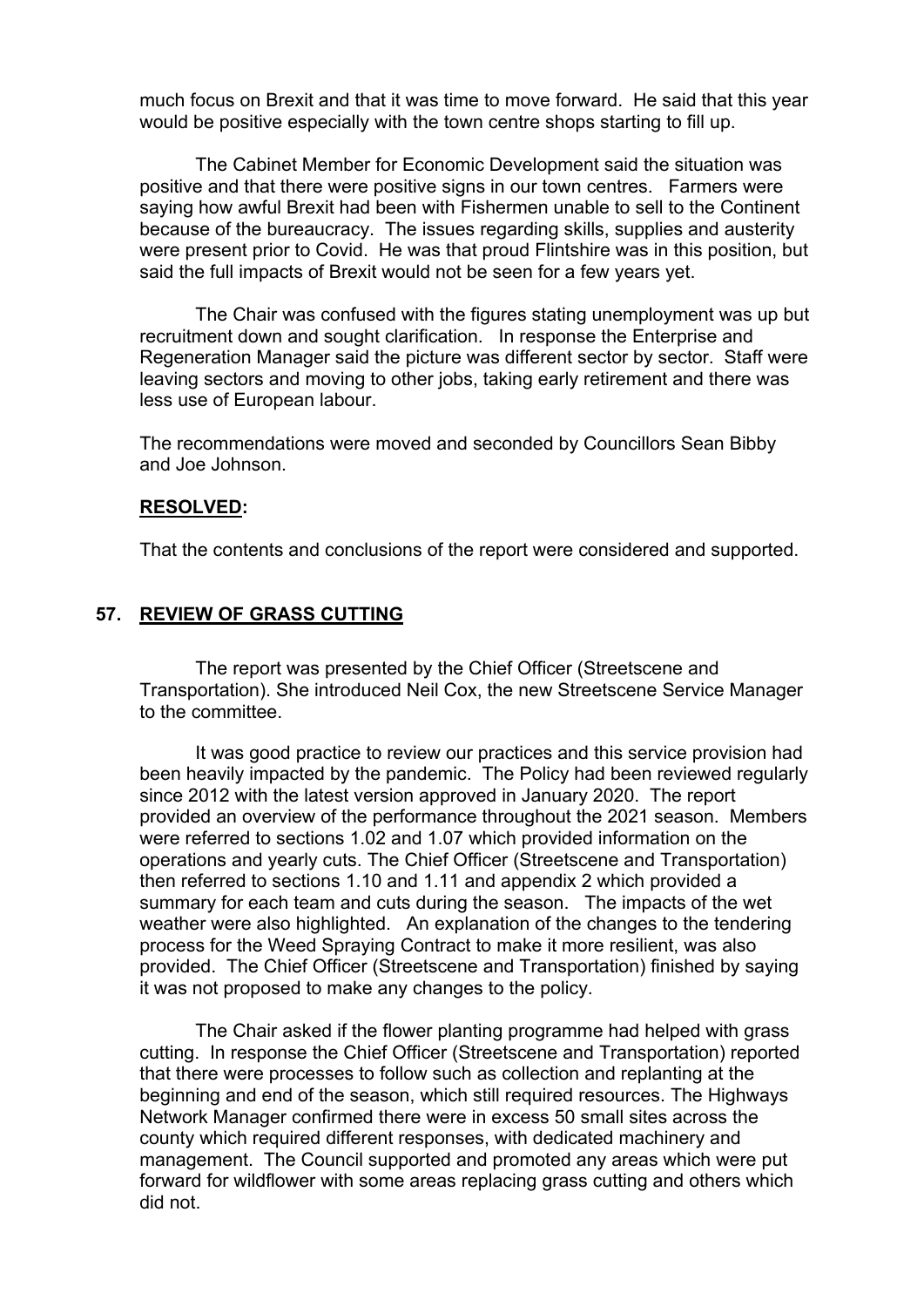Councillor George Hardcastle referred to the impacts of climate change with the grass growing earlier in the season and asked if extra cuts would be required. In response the Chief Officer (Streetscene and Transportation) reported on plans to start the winter cut earlier and extend it but the season started earlier each year. She explained the same resources were used to grit the roads and that in March and October each year grass cutting and gritting the roads overlapped and took place at the same time. This was very difficult to manage but additional cuts were being planned for late January / early February to stay on top of this before the season started. The Highways Network Manager reported in January 2020 a full successful cut was made but this advantage was lost as the country went into lockdown due to the pandemic in March 2020. With the grass cutting season extending into the winter, the ground could become very wet and muddy, and the equipment churned up and damaged the ground which took longer to recover.

Councillor Owen Thomas raised the following questions:-

- He referred to the last sentence on page 73 which stated cutting was to maintain highway safety and visibility. He said in some well used rural lanes the high level of the grass was dangerous with a 50% loss of visibility. They required cutting more than once a year. The report stated there were 4 cuts a year in urban areas and one cut for rural areas.
- He referred to tenants' gardens and asked why the grass was not taken away after cutting or wondered if mulchers could be used.
- He then referred to amenity areas saying he had attended football matches where the grass was 4 inches long. Could this be looked at?
- He then referred to hedgerows saying last year had been the biggest growth ever seen, scratching the cars and blocking visibility. He understood that these were the responsibility of landowners but wondered if this could be addressed. The growth of hedgerows and verges was increasing and had to be factored into the plans for the service.

Responding to the comments raised, the Chief Officer (Streetscene and Transportation) agreed to speak to Councillor Thomas outside the meeting. There were different standards for rural lanes and urban roads regarding visibility splays. She took on board his concerns regarding the quality of work and confirmed she would investigate the issues Councillor Thomas has raised. She commented that the frequency of cuts was set in the policy but if Councillor Thomas was aware of problematic areas, whether for hedges or grass cutting, she asked that he contact his Area Co-ordinator in the first instance, as they had the discretion to address such issues. Referring to tenants' gardens she confirmed this was following the policy and provided by a contractor. Unfortunately there were insufficient resources to allow for mulching and collection of the grass cuttings.

In response to the amenity areas point the Highways Network Manager commented that there had been quite a few complaints regarding the football pitches. These were managed by schools or sports centres and the in-house team cut the municipal pitches. The schedule of performance for the municipal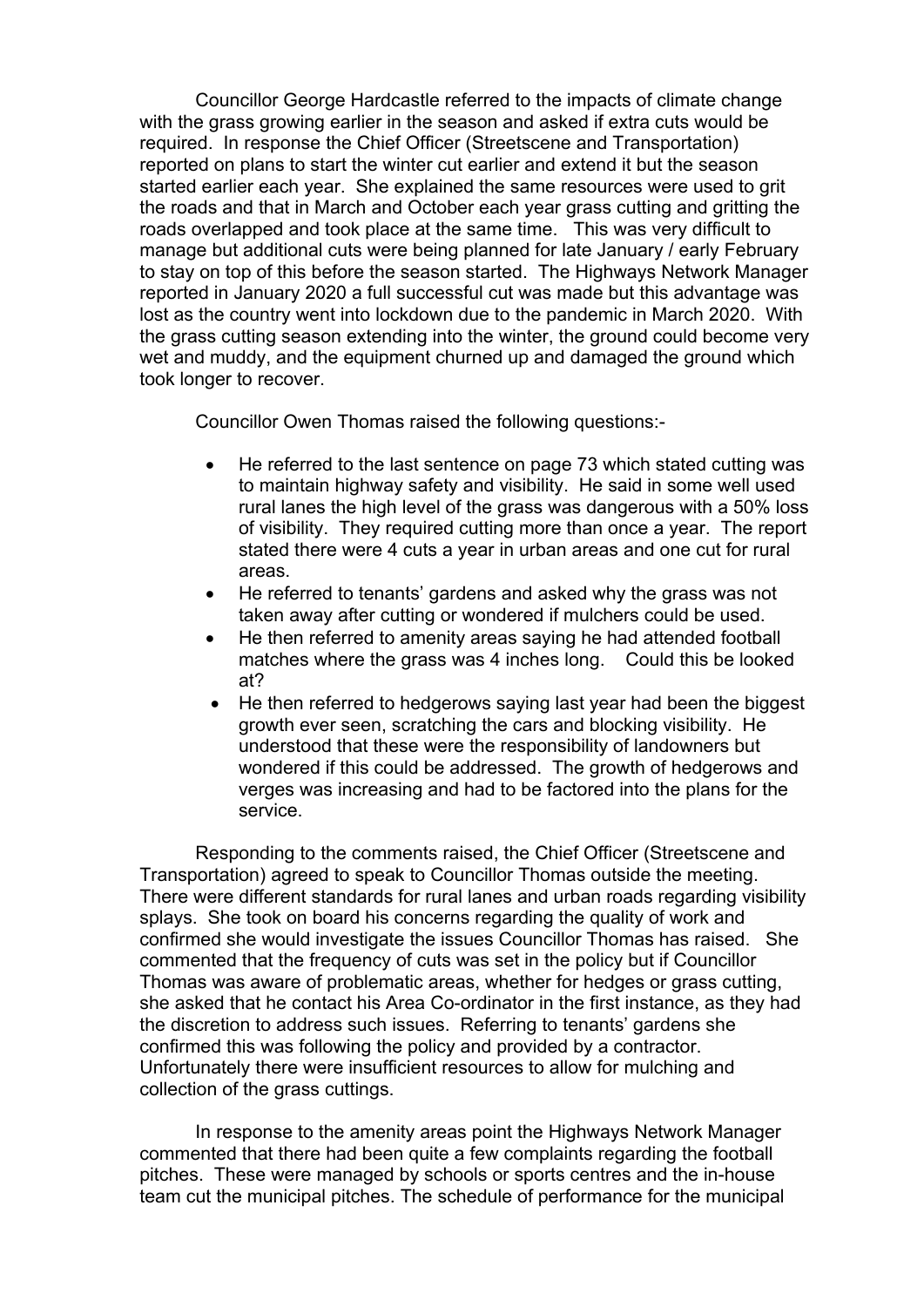pitches was included in Appendix 2 but because of weather conditions it had not be possible to cut the grass at certain times; however the full 12 cuts had been delivered. He asked Councillor Thomas to confirm the location of the pitches and he would investigate. Referring to the rural lanes he confirmed the policy stated one cut, but another cut was carried out in September/October in 2021. If the Area Co-ordinator was made aware of these issues they had the discretion to deal with this. He agreed to speak to Councillor Thomas directly.

Councillor Thomas confirmed that this had been raised with the Area Coordinator last year because of concerns over safety and accepted that last year's growth was exceptional.

The Highways Network Manager confirmed the majority of hedges were privately owned and that the Council would write to the landowner to give them the opportunity to carry out maintenance on these. There was a process to follow if they failed to act on our advice. Councillor Thomas added he would like to see the law changed so that the hedges were cut in the first month of the season.

Councillor Paul Shotton said the impacts of climate change were seen everywhere. He said the wildflower planting had been very well received in his area. He was pleased to hear the contract situation was being addressed for weed spraying and asked if the weed killer was a weaker solution. Replying to Councillor Shotton the Chief Officer (Streetscene and Transportation) explained the problem was not the solution used it was that the council had been let down by contractors and were struggling to fulfil the contacts.

The Chair asked what was being proposed with regard to the new contract. In response it was confirmed the areas would be lotted to ensure resilience. The Highways Network Manager confirmed that this was at the commissioning stage at the moment with lotting, size and areas being considered. The areas north, central and south being considered which would mirror the verge mowing contractor areas. With regard to verge mowing the same tenderer was being used for the north and south area but across three areas. He provided information on discussions with Denbighshire County Council and the Housing department and said there was no real opportunity to expand the contracts. The contracts would be lotted to ensure there was a fall-back position if needed.

The Cabinet Member for Streetscene welcomed Neil Cox to the meeting and the streetscene service. He commented that the Councillors were the eyes and ears for the Area Co-ordinators in the first instance. If Members felt that specific issues needed raising he suggested that it should be included on the Forward Work Programme.

Councillor Ian Roberts understood the frustrations but said that these issues did not need to wait for committee meetings they could be raised through the streetscene Area Co-ordinators, Senior Officers and Group Leaders. During lockdown it was the Council's priority to focus on providing essential services and praised the way the staff had worked during the pandemic.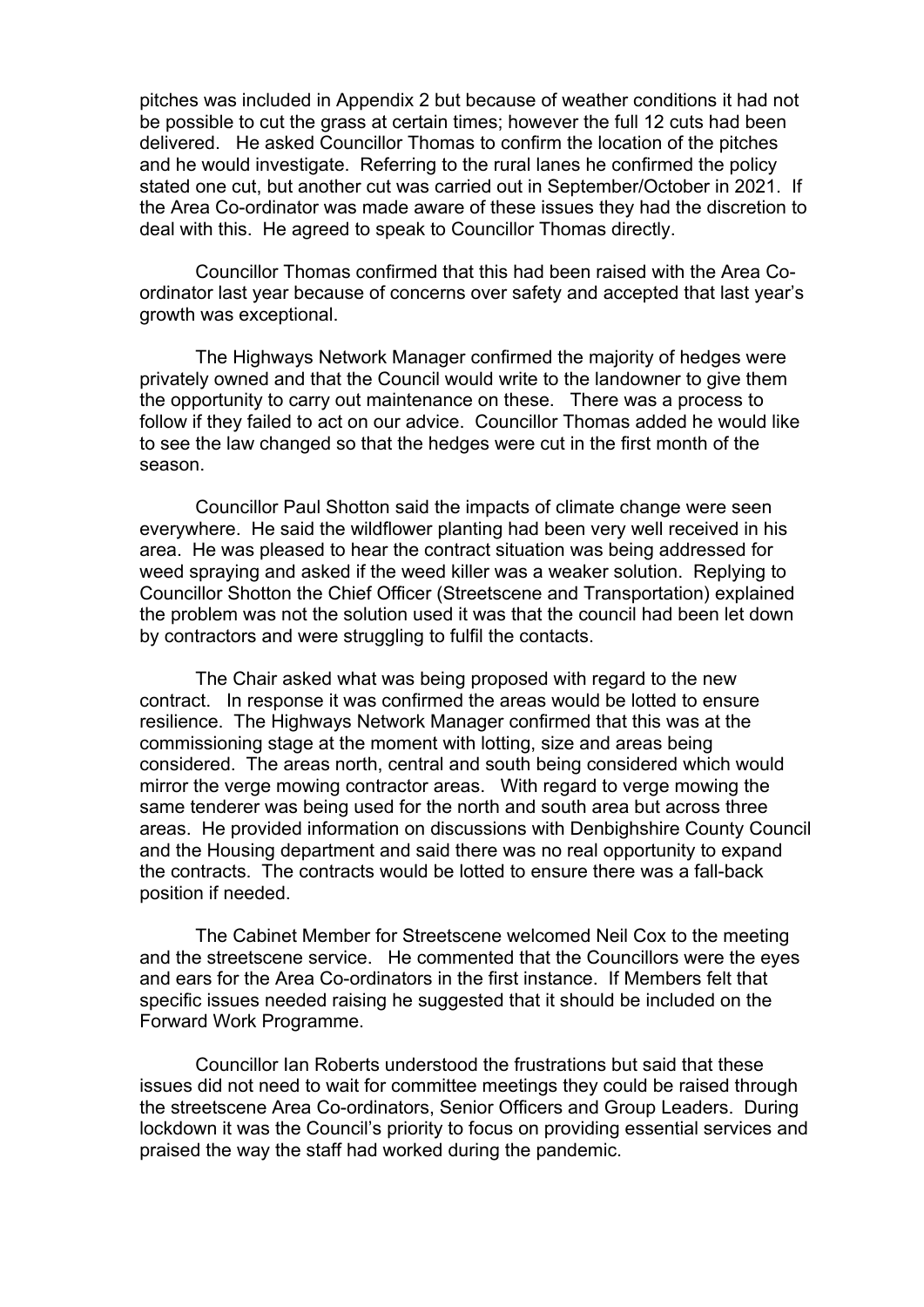Councillor George Hardcastle agreed saying the streetscene and recycling staff did a fantastic job during the lockdown.

Neil Cox confirmed that members could contact him directly with any concerns.

The recommendations were moved and seconded by Councillors David Evans and Owen Thomas

#### **RESOLVED:**

That the Committee supported the work being undertaken and was satisfied that no changes were required to the policy.

#### **58. VEHICLE PERMIT CRITERIA FOR HOUSEHOLD RECYCLING CENTRES**

The Chief Officer (Streetscene and Transportation) confirmed the review was requested by Cabinet following the two Member Workshops held in July 2021. A vehicle permitting scheme was the fairest way to ensure access whilst determining unlawful use by traders. Feedback from the workshops in July 2021 was that the existing policy was confusing and ambiguous, which had unintentionally resulted in traders being allowed to exploit the system and dispose of trade waste at these household recycling centres, which we were not permitted to accept. There had been issues at the sites with staff receiving verbal and physical abuse with the need for police involvement.

The purpose of the review was to make the policy clearer, less ambiguous and easier to understand. It also allowed some flexibility in terms of allowing traders to bring in their own household waste to the site (e.g. a plumber depositing garden waste) using one-off permits. Again, in response to the feedback from the member workshops, a booking system was proposed for asbestos and other hazardous materials and bulky mattress disposal. She referred Members to Appendix 1 which outlined the key changes and mentioned that all trailers, regardless of size, would require a permit**.** The online application process was now clearer and would limit the confrontation as this was previously carried out at the sites. Permits would be allocated to specific sites to negate the requirement for permit holders to travel to different sites to dispose of their waste. This would be introduced in April 2022 to enable communication with existing permit holders on the new requirements and wider publicity. Leaflets would be provided prior to the implementation date in April to allow for a period of grace. The current collection policy was highlighted at Appendix 2. Barriers would also be introduced at the sites which would assist staff. Information of the booking system was included at Appendix 3.

Councillor Owen Thomas sought clarification on the size of the trailers permitted to use the sites and where permits could be collected from. In response the Chief Officer (Streetscene and Transportation) confirmed that all trailers regardless of size now required a permit which was free of charge. There was an online application process provided at Alltami with visual checks and photographs provided online. This was working well and had been in use for a year now. Connects Offices still provided assistance for this and assessments were carried out by staff at Alltami. Councillor Thomas commented that the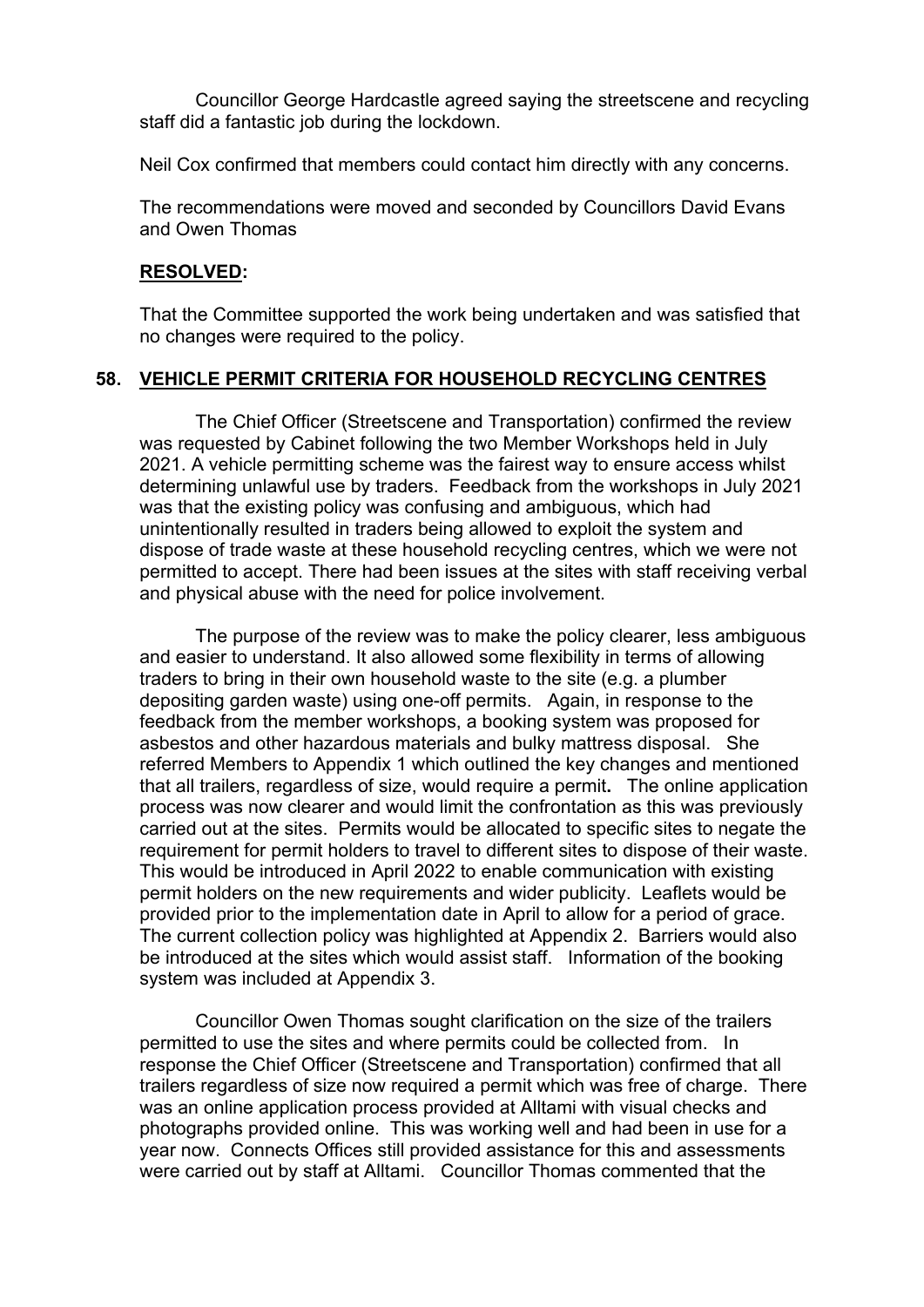Flintshire HRC sites were excellent and provided a great service for residents with very helpful staff.

The Chair asked if vehicles with a business sign were eligible to use the sites. In response the Chief Officer (Streetscene and Transportation) confirmed that provided it was their own household waste then they would be allowed to have one-off permits twice a year.

The Cabinet Member for Streetscene was proud of the Policy which protected the workforce as regards disposal of hazardous waste such as asbestos. It also provided certainty for residents when they travelled to the sites to dispose of their mattresses.

The recommendations were moved and seconded by Councillors Owen Thomas and Paul Shotton.

#### **RESOLVED:**

- (a) That the Committee noted and supported the revised Vehicle Permit Policy for Household Recycling Centres.
- (b) That the Committee noted and supported the Household Recycling Centre booking system criteria.

#### **59. THE NORTH WALES GROWTH DEAL QUARTERLY PERFORMANCE REPORT**

The Chief Officer (Planning, Environment and Economy) presented the six monthly progress report for the Economic Ambition Board which had been delayed from December. The report identified progress on outline business cases and Members were referred to point 1.05 which stated that the majority of projects were currently in an amber state. Information on the 7 projects currently shown in red was provided at point 1.08. Referring to Point 1.09 this highlighted the procurement and local procurement activities which were driven by the Economic Ambition Board. Information on the Climate Change Board and Biodiversity and steps being taken to mitigate the environmental impacts was also included. The appendix included more detailed information.

The Chief Officer (Planning Environment and Economy) confirmed it was hoped that David Matthews, the Land and Project Manager for the Land and Property Programme Board would be attending a future meeting.

Councillor Patrick Heesom asked if an update on the Holyhead Gateway and Mostyn Docks could be provided when available. In response the Chief Officer (Planning Environment and Economy) suggested if Councillor Heesom had any detailed questions then David Matthews would be able to provide answers at a future meeting. He agreed to circulate any updates which were received prior to the February meeting.

The recommendations were moved and seconded by Councillors Paul Shotton and George Hardcastle.